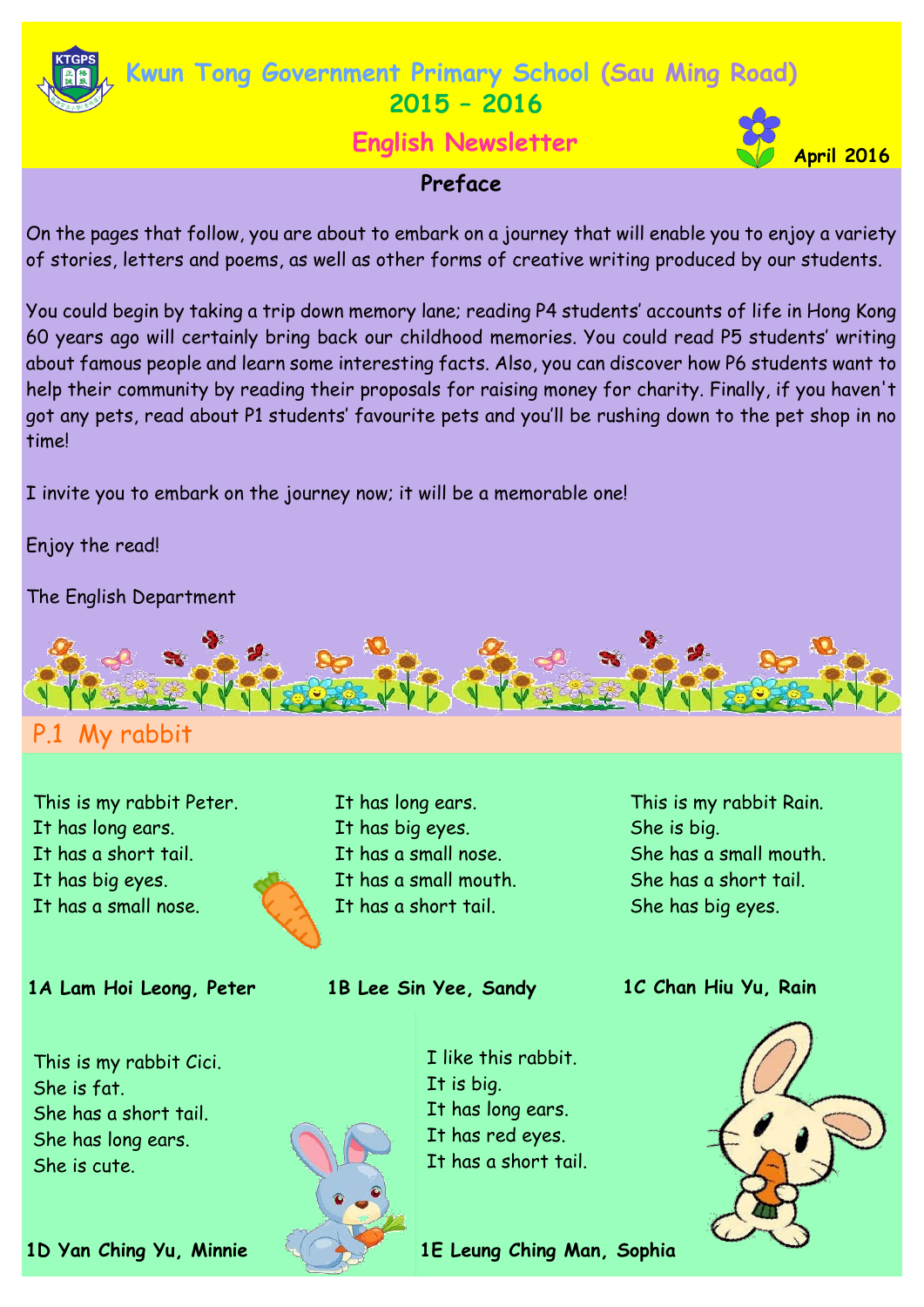# P.2 Me and my family

My name is Berlin Ng. I am seven years old. I live in Kwun Tong. I come to school by minibus. My father is an IT technician. He fixes computers. My mother is a housewife. I have one brother. We study at the same primary school.

## **2A Ng Pak Lam, Berlin**

My name is Aaron. I am seven years old. I live in Kwun Tong. I come to school on foot. My father is a plumber. He mends pipes. My mother is a housewife. I love my family.

## **2C Lee Chun Wang, Aaron**

## P.3

## **Shopping**

Shopping mall shopping mall Shop shop shop. She just can't stop. She buys with cash. She goes to the sweet shop and buys chocolates and sweets. She goes to the clothes shop and buys dresses and skirts.

## **My classmates**

I sit between David and Kimmy. Kimmy sits in front of Raymond. Kevin sits in front of me. Roy sits next to Yuki. David sits on my right. Kimmy sits on my left.

My name is Jason Fong. I am seven years old. I live in Sau Mau Ping. I come to school on foot. My father is a policeman. My mother is a housewife. I have one sister. I love my family.

# **2B Fong Chun Hang, Jason**



My name is Joey. I am eight years old. I live in Ngau Tau Kok.

I come to school by school bus.

My father is a worker. He works hard every day. My mother is a housewife. I love my family.

**2E Huang Sau Ting, Joey**



**2D Leung Yuet Kwan, Elsa**



Chloe's favourite subject is Music. She is good at singing.

Rita's favourite subject is PE. She is good at running.

Onki's favourite subject is Visual Arts. She is good at drawing.

My favourite subject is Maths. I am good at doing sums.

### **3A Ye Pui Yi, Bowie 3B Ng Ming Yin, Matthew**

## **Buying a toy car for David**

Today is Saturday. It is David's birthday. May and Peter want to buy a present for David. They go in the toy shop and talk to the shopkeeper. May asks, 'How much is the toy car ?' The shopkeeper answers, 'It's fiftyfive dollars.' Peter said, 'I do not have enough money.' Unfortunately, they cannot buy the toy car. They feel sad.

#### **My classmates**

I sit between Betty and Tiffany. Alex sits in front of me. Daniel sits behind me. I sit in front of Daniel. Tiffany sits on my right. Betty sits on my left. Tiffany sits next to me.



**3E Huang Ka Kei, Vanessa**

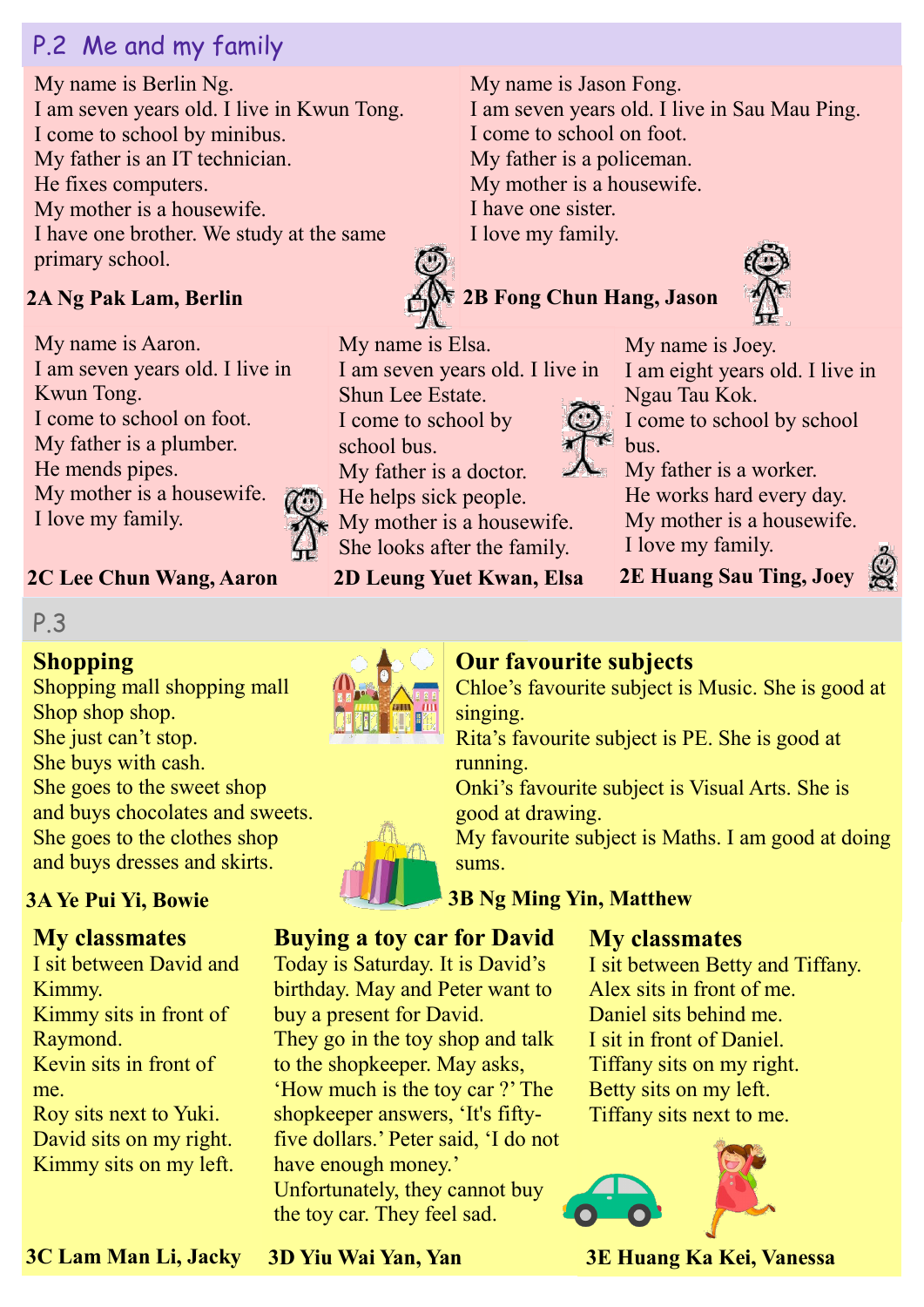# P.4 Life in Hong Kong 60 years ago and now

Children did not play electronic games 60 years ago. They played hide-and-seek and hopscotch. They liked these games because they were fun and interesting. Now we play electronic games and computer games. We think these games are exciting because we can play with our friends. There weren't any supermarkets 60 years ago. They went to the market and bought food and drinks. They buy food in the supermarkets and markets

I am going to tell you about Hong Kong 60 years ago and now. Children did not play electronic games 60 years ago. They played tug of war and marbles. There wasn't a wetland park 60 years ago but at present there is a wetland park. There are shopping centres now while there weren't any shopping centres 60 years ago. I like the life in Hong Kong

now because we can buy food in the supermarkets now.



now.

**4A Sze Wing, Wing**

#### **What do you like doing in your spare time?**

In my spare time, I like playing computer games. I do this activity at home. I always play computer games on Saturdays. I play computer games alone. It is an unhealthy activity but I like playing computer games because it is fun.

**4D Chen Li Wen, Kira**

# P.5 Famous People

#### **Lin Dan**

Good morning. Today I am going to tell you about my favourite athlete Lin Dan. He has played badminton for 28 years. He started his training when he was five. When he was 17, he was enlisted into the Chinese National Badminton Team. Lin Dan is strong and hard-working. He won his first gold medal in 2008. He has won many prizes in worldwide badminton competitions. He has won 259 medals. In his spare time, he likes listening to music and singing.

#### **5A Ng Wai Ching, Dorathy**

#### **Yao Ming**

Good morning. Today I am going to tell you about my favourite basketball player, Yao Ming. He played for the Shanghai Sharks when he was a teenager. Then, he played for the Houston Rockets in the NBA from 2002 to 2011. He was also the tallest player in the NBA. From Yao

Ming, I have learnt I should never give up.



**5C Leung Ching Lun, Oscar 5E Khan Awan** 



#### **Pancakes Recipe**

First put the flour, eggs, butter, baking powder, salt and milk into a mixing bowl. Next leave the mixture in the fridge for half an hour. After that add a spoonful of the pancake mixture to the hot oil and fry for two minutes. Turn it over so that both sides are brown. Finally remove the pancake from the pan and put some strawberries on top.

**5D Huang Tsz Tung, Ada**

60 years ago children played with paper planes and paper dolls. They played hide-andseek too. Now children play electronic games. They also have smart phones and iPads. I don't like playing electronic games because they are bad for my eyes. In the past, people went to work on foot. They used bicycles for daily transport. Nowadays most people go to work by bus or MTR. Some people have their own private cars. I think life is better now.

#### **4C Cheung Yao Ka, Cherry**

Sixty years ago, there were not many schools in Hong Kong. Some children never went to school. However, now there are many schools. Children are very lucky because they can all go to school. Sixty years ago, there weren't any electronic games in Hong Kong. They sometimes made their own toys but now there are electronic games and DVD players. **4B Lu Nga Lee, Lily**

**4E Lam Sau Yan, Sarah**



#### **Lee Wai Sze**

Good morning. Today I'm going to tell you something about Lee Wai Sze. She is famous because she is good at cycling. Lee Wai Sze was born in Hong Kong in 1987. She became a full-time cyclist in 2004. She has been a cyclist for 10 years. She won a gold medal at the 2010 Asian Games. She also won the bronze medal in woman's keirin at the 2012 London Olympics.

**5B Chen Tak Hang, Dicky**



#### **J.K. Rowling**

Good morning. Today I'm going to tell you about my favourite writer J.K. Rowling. She has been a writer for 19 years. She is hard-working. In her spare time, she likes to write. In 2012, she published her first novel for adults, 'The Casual Vacancy'. From her, I have learnt that hard work is the way to success and her positive attitude is inspiring.